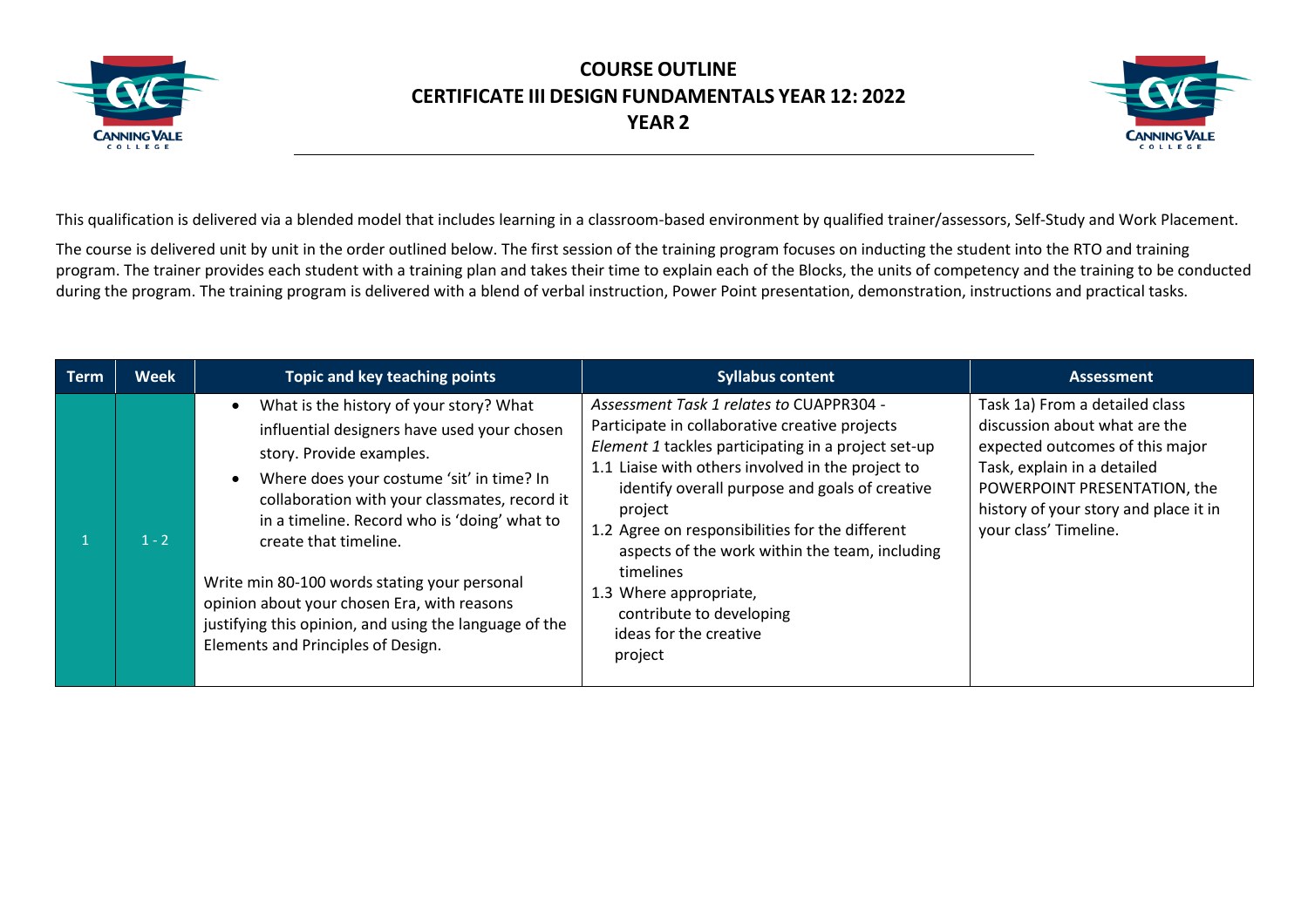



|  | 3, 4, 5 &<br>6 | 1.<br>4. | Using your Assessor's demonstration & DVD<br>as your guide, take notes about the<br>materials and techniques used by Anne<br>Bagby that:<br>a. you will need and that you will<br>media test<br>b. the whole team needs<br>2. As part of class' Timeline MURAL, a labelled<br>and sampled FASHION ILLUSTRATION OF<br>YOUR proposed CREATION must be<br>incorporated into your class' MURAL. You<br>will also include significant information<br>about the styling (the era of influence) of<br>your design.<br>3. Using Anne Bagby's collage techniques,<br>share creative and technical ideas (working<br>collaboratively and within safety guidelines),<br>to create a TIMELINE MURAL for your class'<br>Exhibition that includes your Fashion<br>Illustration.<br>Demonstrate that you have met the<br>responsibilities and the timeline of this Task,<br>by collecting photographic evidence of your<br>participation. | Element 2 tackles contributing to collaborative<br>creative work.<br>2.1 Organise resources needed for individual or team<br>work, based on own role and responsibilities and<br>project timelines<br>2.2 Share creative and technical ideas with other<br>people during the making of the work<br>2.3 Use a range of technical creative skills safely to<br>support evolving ideas in the particular area of<br>creative work<br>2.4 Test and refine techniques through the<br>production of work within the parameters of the<br>project<br>2.5 Follow through on own responsibilities within<br>the project | Task 1b) Master Collage techniques to<br>refine the collaborative Timeline<br>MURAL. |
|--|----------------|----------|----------------------------------------------------------------------------------------------------------------------------------------------------------------------------------------------------------------------------------------------------------------------------------------------------------------------------------------------------------------------------------------------------------------------------------------------------------------------------------------------------------------------------------------------------------------------------------------------------------------------------------------------------------------------------------------------------------------------------------------------------------------------------------------------------------------------------------------------------------------------------------------------------------------------------|----------------------------------------------------------------------------------------------------------------------------------------------------------------------------------------------------------------------------------------------------------------------------------------------------------------------------------------------------------------------------------------------------------------------------------------------------------------------------------------------------------------------------------------------------------------------------------------------------------------|--------------------------------------------------------------------------------------|
|--|----------------|----------|----------------------------------------------------------------------------------------------------------------------------------------------------------------------------------------------------------------------------------------------------------------------------------------------------------------------------------------------------------------------------------------------------------------------------------------------------------------------------------------------------------------------------------------------------------------------------------------------------------------------------------------------------------------------------------------------------------------------------------------------------------------------------------------------------------------------------------------------------------------------------------------------------------------------------|----------------------------------------------------------------------------------------------------------------------------------------------------------------------------------------------------------------------------------------------------------------------------------------------------------------------------------------------------------------------------------------------------------------------------------------------------------------------------------------------------------------------------------------------------------------------------------------------------------------|--------------------------------------------------------------------------------------|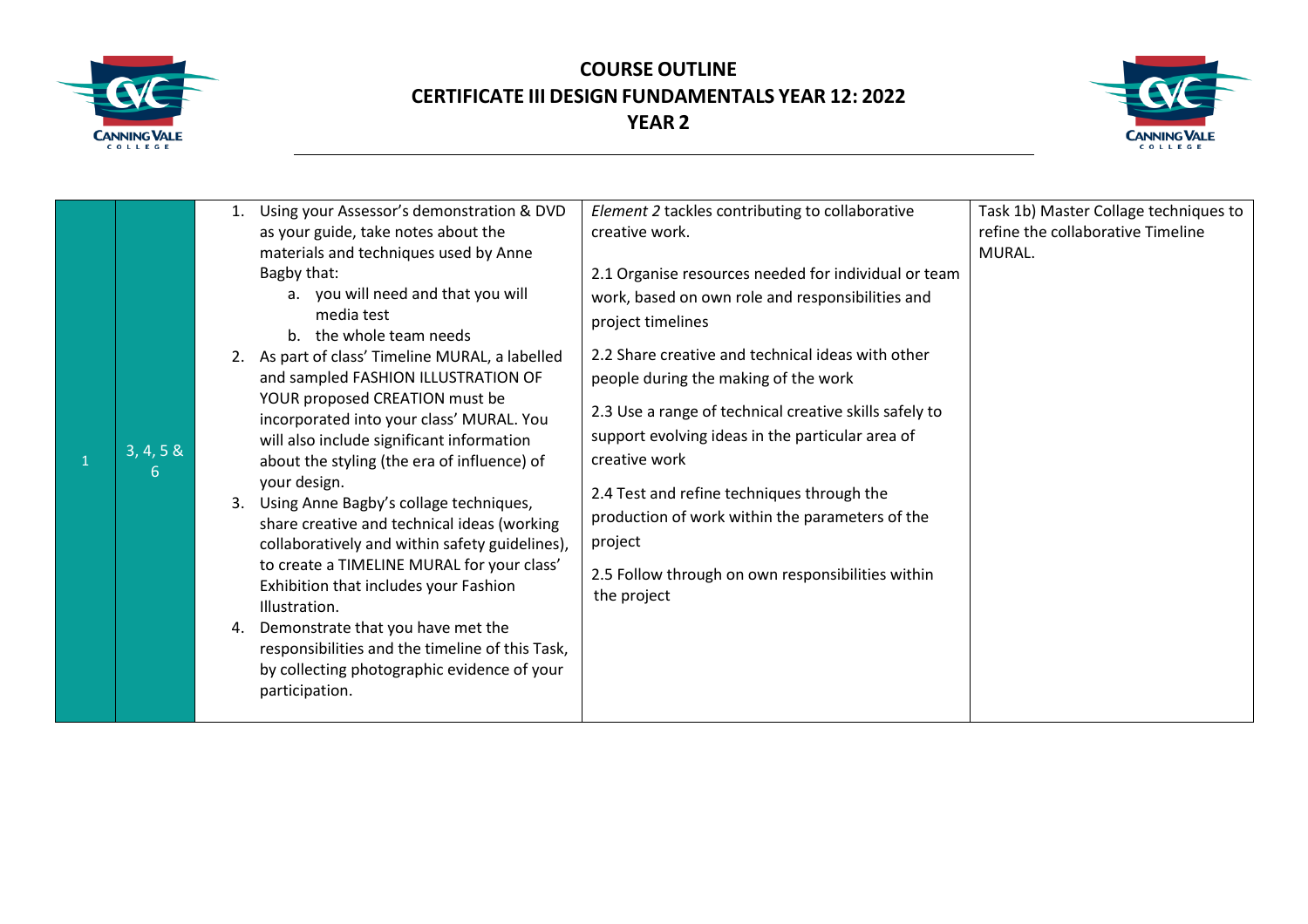



|                |           |                                                                                                                                                                   | Element 3 tackles the reviewing of collaborative                               | Task 1c There is a REVIEW                                   |
|----------------|-----------|-------------------------------------------------------------------------------------------------------------------------------------------------------------------|--------------------------------------------------------------------------------|-------------------------------------------------------------|
|                |           | The AIM of this Cluster is to produce work of a highly<br><b>CREATIVE and TECHNICAL standard.</b>                                                                 | work                                                                           | questionnaire to complete. It                               |
|                |           |                                                                                                                                                                   |                                                                                | investigates the quality of design                          |
|                |           |                                                                                                                                                                   | 1.1 Identify and resolve practical and interpersonal                           | planning and your contribution to and<br>for the Collection |
|                |           | How will the group and you as an individual within<br>the group, test this? Answer the provided                                                                   | challenges in collaborative work within scope of<br>own role                   |                                                             |
|                | 7, 8, 9 & | Questionnaire in your visual diary.                                                                                                                               |                                                                                |                                                             |
|                | 10        |                                                                                                                                                                   | 1.2 Participate in a review of the project processes                           |                                                             |
|                |           |                                                                                                                                                                   | and outcomes with other team members                                           |                                                             |
|                |           |                                                                                                                                                                   |                                                                                |                                                             |
|                |           |                                                                                                                                                                   | 1.3 Seek feedback on own role and identify skill                               |                                                             |
|                |           |                                                                                                                                                                   | development opportunities                                                      |                                                             |
|                |           |                                                                                                                                                                   |                                                                                |                                                             |
|                |           |                                                                                                                                                                   | Provide supportive feedback to others                                          |                                                             |
|                |           | For this project you are a knowledgeable and                                                                                                                      | ASSESSMENT TASK 2: relates to CUATEX201 -                                      | <b>Overall Assessment Description:</b>                      |
|                |           | talented fashion designer who has been                                                                                                                            | Develop skills in textile work                                                 | There are 3 small Tasks in Assessment                       |
|                |           | commissioned to, as 'Fashion Runway's" Tim Gunn                                                                                                                   | Element 1 tackles preparing textile resources                                  | 2. All the Assessment Tasks are                             |
|                |           | says: "Make it Work!"                                                                                                                                             |                                                                                | outlined and located in your Class'                         |
|                |           |                                                                                                                                                                   | 1.1 Calculate and obtain type and quantity of textile                          | Google Classroom.                                           |
|                |           | You will work in collaboration with the rest of your<br>class to produce a garment and accessories that are<br>styled and that cohesively forms part of the "Once | equipment, tools and materials according to own<br>selected ideas for the work | While you are working within your                           |
|                |           |                                                                                                                                                                   |                                                                                | Visual Diary and creating your                              |
| $\overline{2}$ |           | Upon a Time Collection.                                                                                                                                           | 1.2 Prepare equipment, tools and materials                                     | practical work, assessment will be                          |
|                |           |                                                                                                                                                                   | according to procedures for workplace safety,                                  | ongoing regarding how you:                                  |
|                |           |                                                                                                                                                                   | cost control and waste minimisation                                            | Clean and store equipment,                                  |
|                |           |                                                                                                                                                                   |                                                                                | tools, and materials                                        |
|                |           |                                                                                                                                                                   | 1.3 Set up a safe work space with guidance from                                | Handle equipment, tools and                                 |
|                |           |                                                                                                                                                                   | key people                                                                     | materials safely and                                        |
|                |           |                                                                                                                                                                   |                                                                                | Minimise waste throughout                                   |
|                |           |                                                                                                                                                                   |                                                                                | all processes                                               |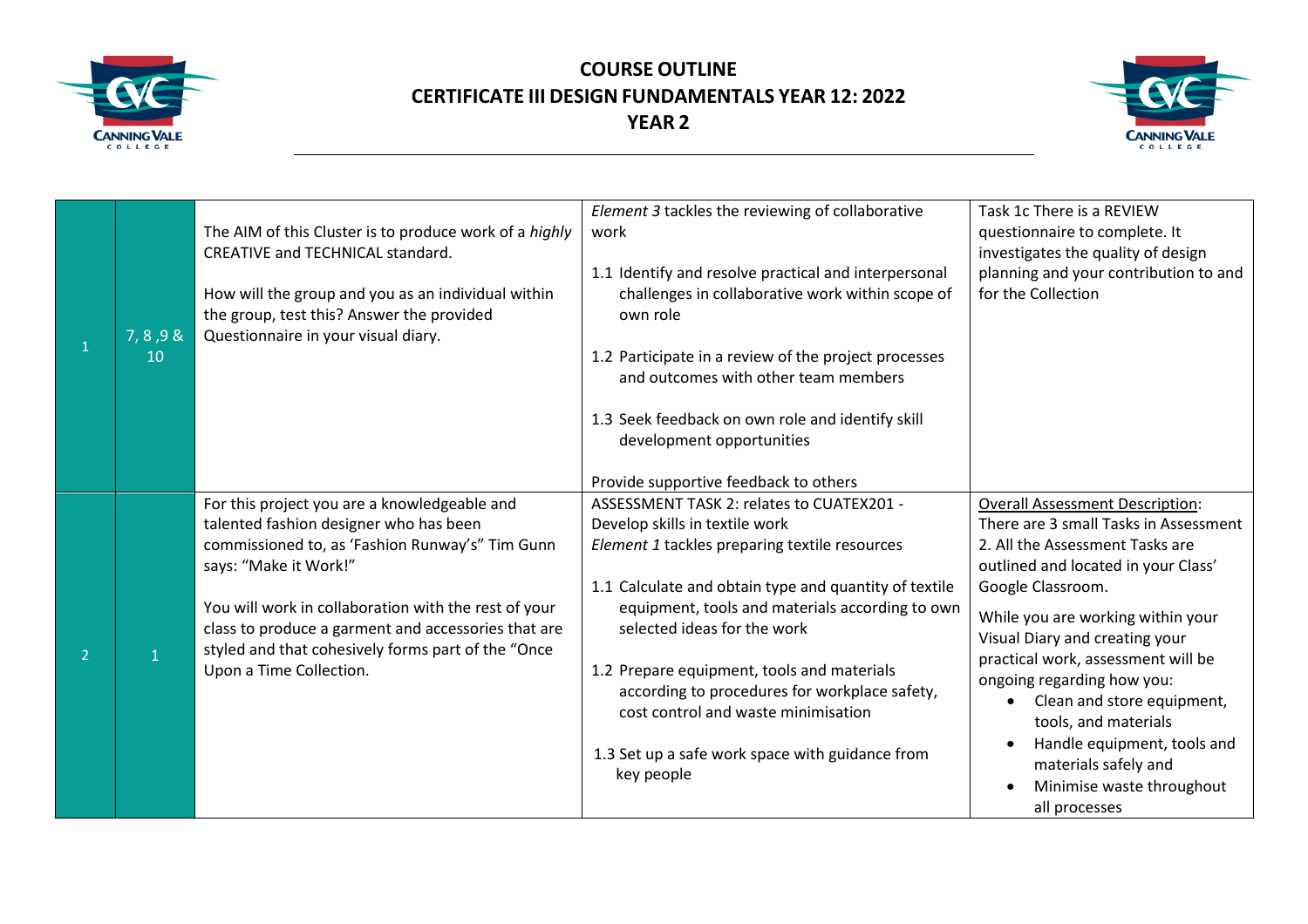



|         |                                                                                                                                                                                                                                                                                                                                                                                                                      | Note: While you are working within your Visual Diary<br>and creating your practical work, assessment will be<br>ongoing regarding how you:<br>• Clean and store equipment, tools, and materials<br>• Handle equipment, tools and materials safely and<br>Minimise waste throughout all processes                                                                                                |                                                                                                                                                                                                                                                                                                                                                                                                                                                                                              |
|---------|----------------------------------------------------------------------------------------------------------------------------------------------------------------------------------------------------------------------------------------------------------------------------------------------------------------------------------------------------------------------------------------------------------------------|-------------------------------------------------------------------------------------------------------------------------------------------------------------------------------------------------------------------------------------------------------------------------------------------------------------------------------------------------------------------------------------------------|----------------------------------------------------------------------------------------------------------------------------------------------------------------------------------------------------------------------------------------------------------------------------------------------------------------------------------------------------------------------------------------------------------------------------------------------------------------------------------------------|
| $2 - 3$ | <b>Garment Design</b><br>Your design requires you to plan and calculate:<br>The equipment needed; noting where it is<br>correctly stored<br>The type and quantity of textile equipment<br>you require<br>The material you need for your work<br>3)<br>List how you will work within a safe work<br>4)<br>space - the Textile Studio, D8<br>Illustrate with a diagram how to thread a<br>5)<br>Bernina Sewing machine | Element 1 tackles preparing textile resources<br>1.3 Calculate and obtain type and quantity of textile<br>equipment, tools and materials according to own<br>selected ideas for the work<br>1.4 Prepare equipment, tools and materials<br>according to procedures for workplace safety,<br>cost control and waste minimisation<br>1.3 Set up a safe work space with guidance from<br>key people | Task 2a) Prepare textile resources<br>In your Visual Diary and using double<br>pages - create the above points.<br>Include drawings and photocopies to<br>enhance your work.<br>Note: While you are working within<br>your Visual Diary and creating your<br>practical work, assessment will be<br>ongoing regarding how you:<br>• Clean and store equipment, tools,<br>and materials<br>• Handle equipment, tools and<br>materials safely and<br>Minimise waste throughout all<br>processes |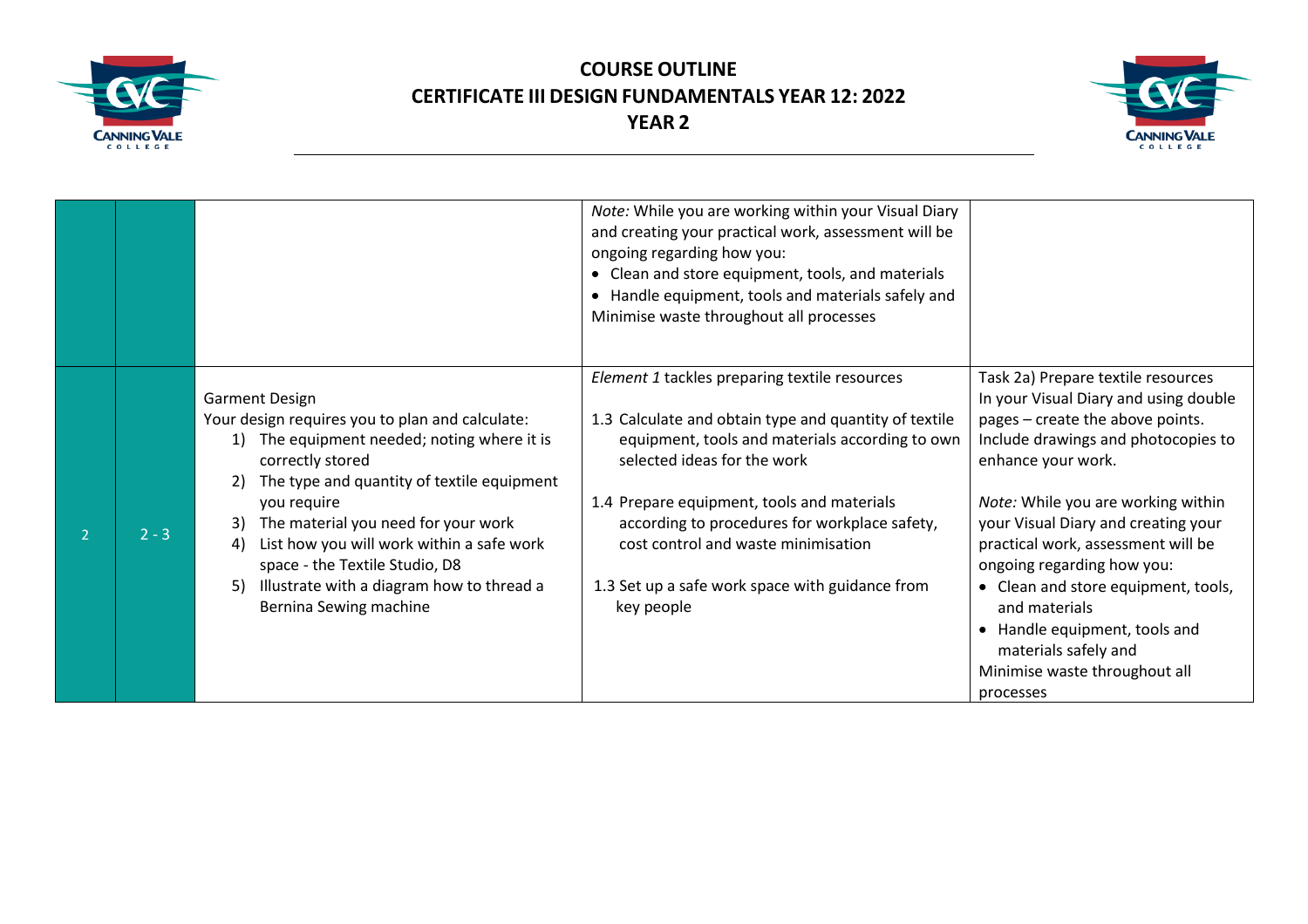



|       | Garment Design and Construction                     | Element 2 tackles the use and testing of textile                                                     | Task 2b) Use and test textile                        |
|-------|-----------------------------------------------------|------------------------------------------------------------------------------------------------------|------------------------------------------------------|
|       |                                                     | techniques                                                                                           | techniques.                                          |
|       | 1. How to hand-sew a hem using slip stitch          |                                                                                                      | 1. View a range of textile work                      |
|       |                                                     | 2.1 View a range of textile work in different styles,                                                | in different styles. What                            |
|       |                                                     | and discuss with key people how effects are                                                          | techniques are used to                               |
|       |                                                     | achieved                                                                                             | complete these styles?                               |
|       |                                                     |                                                                                                      | 2. In your Visual Diary take                         |
|       |                                                     | 2.2 Match potential techniques to ideas for own                                                      | thorough notes and make                              |
|       | How to tack (baste) two more layers of fabric<br>2. | textile work with assistance from key people                                                         | samples of the 4 techniques                          |
|       | together                                            |                                                                                                      | below.                                               |
|       |                                                     | 2.3 Test a range of techniques to determine the<br>effects they achieve through experimentation with | 3. Make notes when you<br>discuss with your assessor |
|       |                                                     | samples, practice pieces or work in progress                                                         | and your team and note                               |
| 3,485 |                                                     |                                                                                                      | whether/or how you are                               |
|       |                                                     | 2.4 Use selected techniques to produce fundamental                                                   | going to use some of them in                         |
|       |                                                     | textile work considering and applying elements and                                                   | your design.w3                                       |
|       | How to gather material<br>3.                        | principles of design                                                                                 |                                                      |
|       |                                                     |                                                                                                      |                                                      |
|       |                                                     | 2.5 Clean and store equipment, tools, and materials                                                  |                                                      |
|       |                                                     | according to specific needs of different items                                                       |                                                      |
|       |                                                     |                                                                                                      |                                                      |
|       |                                                     | 2.6 Handle equipment, tools and materials safely                                                     |                                                      |
|       |                                                     | and minimise waste throughout all processes                                                          |                                                      |
|       |                                                     |                                                                                                      |                                                      |
|       | How to sew bias binding to a garment<br>4.          |                                                                                                      |                                                      |
|       |                                                     |                                                                                                      |                                                      |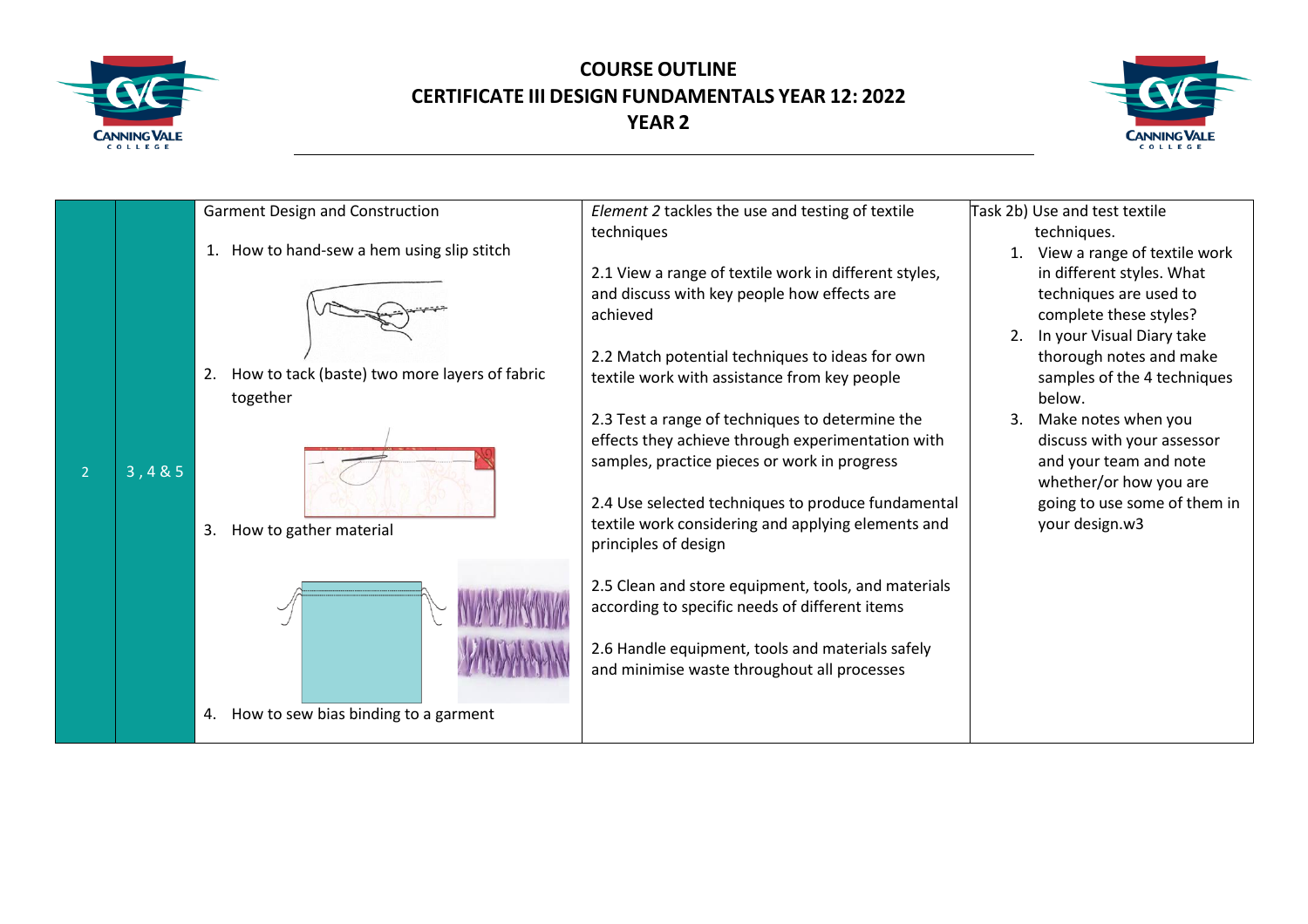



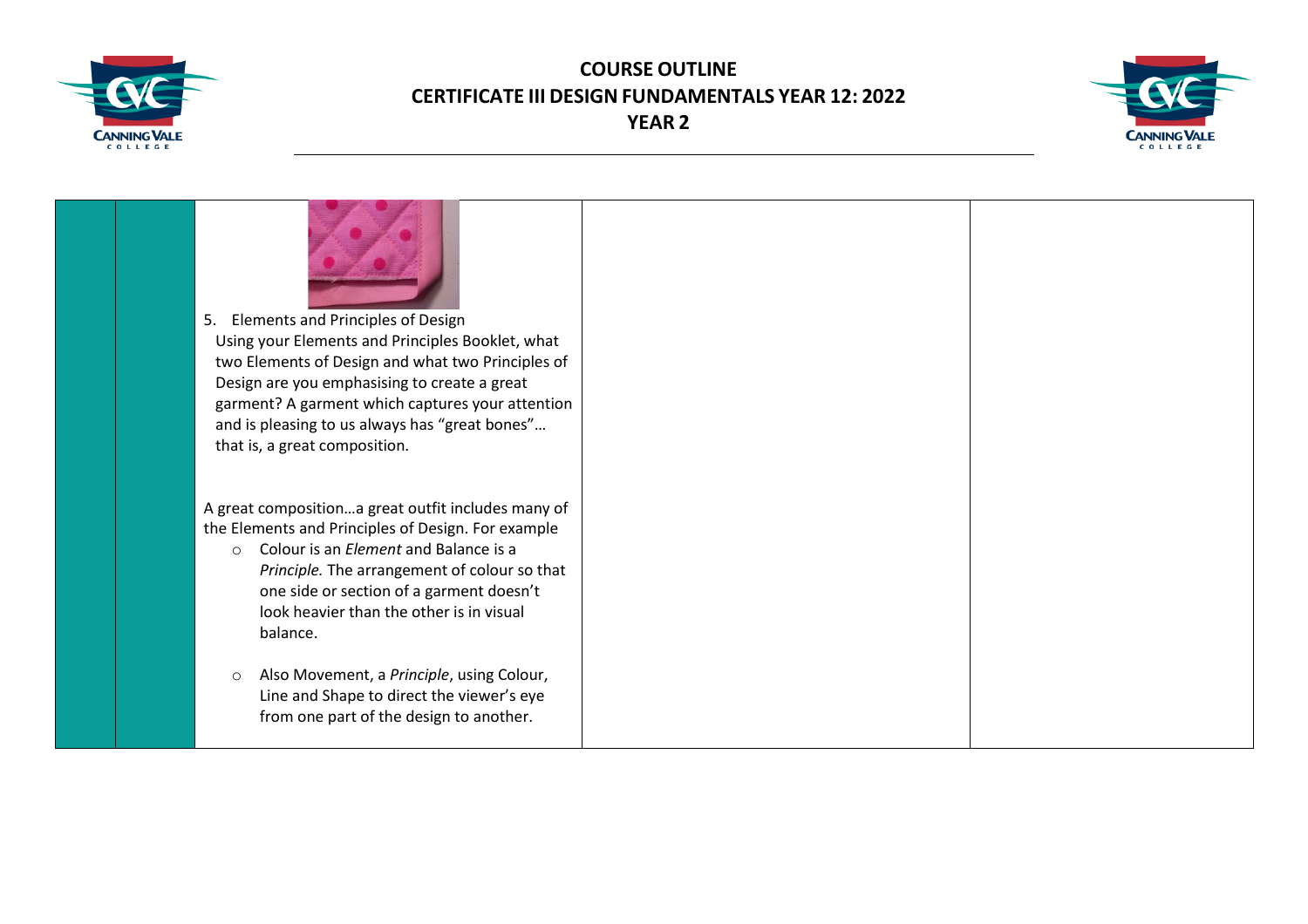



|                | 7,8,98<br>10 | <b>Garment Construction and Refinement</b><br>What could you have done differently - specially to<br>build your skillset? | Element 3 tackles the review of work to develop<br>skills<br>3.1 Review own textile work and note areas for                                                                                        | Task 2c) Use and test textile<br>techniques.<br>Look at your costume. Review<br>your textile work and makes                                                                                                                                         |
|----------------|--------------|---------------------------------------------------------------------------------------------------------------------------|----------------------------------------------------------------------------------------------------------------------------------------------------------------------------------------------------|-----------------------------------------------------------------------------------------------------------------------------------------------------------------------------------------------------------------------------------------------------|
| $\overline{3}$ |              | <b>Finalise Garment</b>                                                                                                   | future improvement<br>3.2 Seek and consider feedback from key people to<br>identify areas for improvement<br>3.3 Review different opportunities to build own skills<br>and select suitable options | notes about where and what<br>you could improve in the<br>future. Include photographs<br>of your progress.<br>What have you classmates<br>2.<br>and lecturer commented<br>about your costume. Note<br>your costumes strengths and<br>its weaknesses |
| $\overline{3}$ |              | Journal Visual Diary week                                                                                                 |                                                                                                                                                                                                    |                                                                                                                                                                                                                                                     |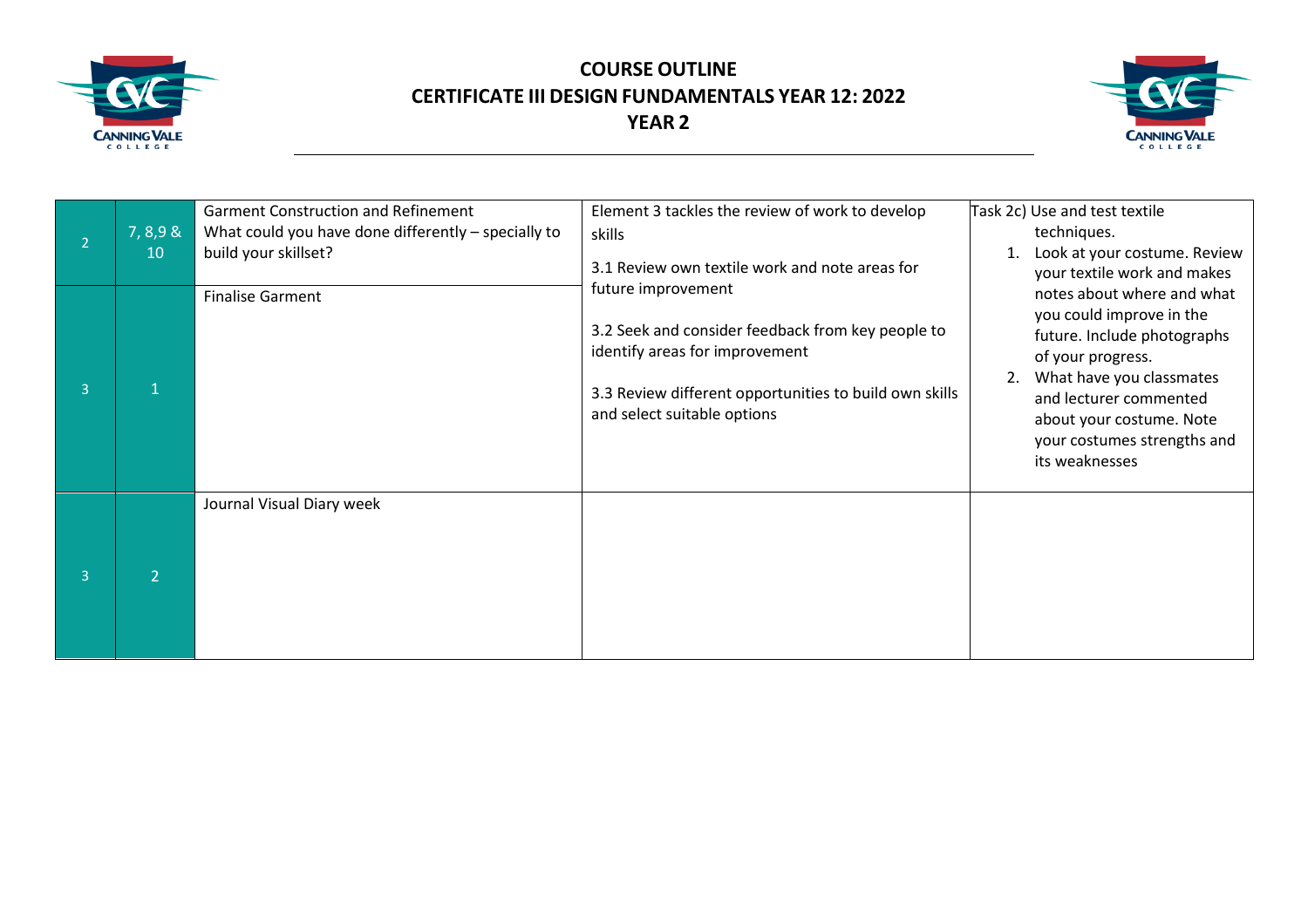



| 3 | 3 | Introduction to Storage of Artwork | 1.1 Identify work for storage according to job<br>instructions and in consultation with appropriate<br>people<br>1.2 Establish and clarify factors that need to be taken<br>into account when storing work<br>1.3 Identify action that needs to be taken prior to<br>storing finished work<br>1.4 Identify suitable storage areas and confirm their<br>availability<br>1.5 Organise or obtain materials required for storage<br>preparation |  |
|---|---|------------------------------------|---------------------------------------------------------------------------------------------------------------------------------------------------------------------------------------------------------------------------------------------------------------------------------------------------------------------------------------------------------------------------------------------------------------------------------------------|--|
| 3 |   | Fashion Industry questions         | summarise current design trends<br>$\bullet$<br>describe the evolution of design<br>$\bullet$<br>identify the organisational information practices<br>$\bullet$<br>and their application<br>outline sources of information on design history<br>$\bullet$<br>and theory relevant to own design work.                                                                                                                                        |  |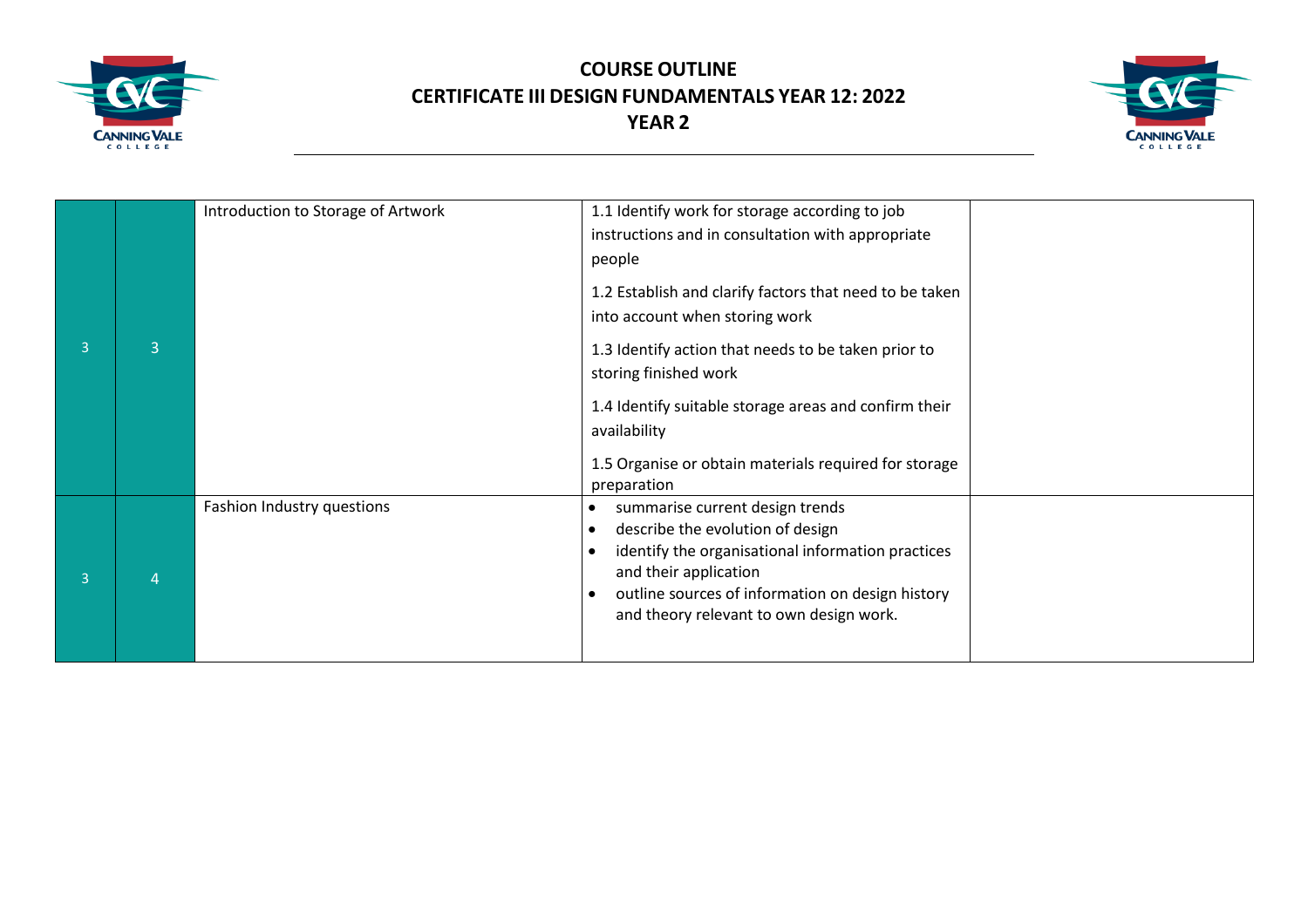



| 3              | 5 | Fashion Industry Questions and finalising garments                | 1.1 Identify and access relevant sources of<br>information on design history and theory<br>1.2 Organise research material and findings for<br>current or future use in design practice, facilitating<br>easy access and cross-referencing<br>2.1 Evaluate information in the context of current                                                                                                                                                           | <b>Garment Due</b>                        |
|----------------|---|-------------------------------------------------------------------|-----------------------------------------------------------------------------------------------------------------------------------------------------------------------------------------------------------------------------------------------------------------------------------------------------------------------------------------------------------------------------------------------------------------------------------------------------------|-------------------------------------------|
| $\overline{3}$ | 6 | Photoshoot of Garment & Finalisation of Student<br><b>Booklet</b> | design practice<br>2.2 Assess which aspects of information on design<br>history and theory could be used or adapted to<br>inform current practice<br>2.3 Use relevant information in a culturally<br>appropriate way to develop an understanding of<br>own area of work<br>3.1 Identify and use opportunities to update and<br>expand knowledge of design trends and<br>developments<br>3.2 Incorporate and integrate knowledge into design<br>activities | Journal Due<br><b>Student Booklet Due</b> |
| $\overline{3}$ |   | Packing up and storage of materials                               | 2.1 Prepare finished work for storage according to<br>required procedures                                                                                                                                                                                                                                                                                                                                                                                 | Cluster 6 Task 1                          |